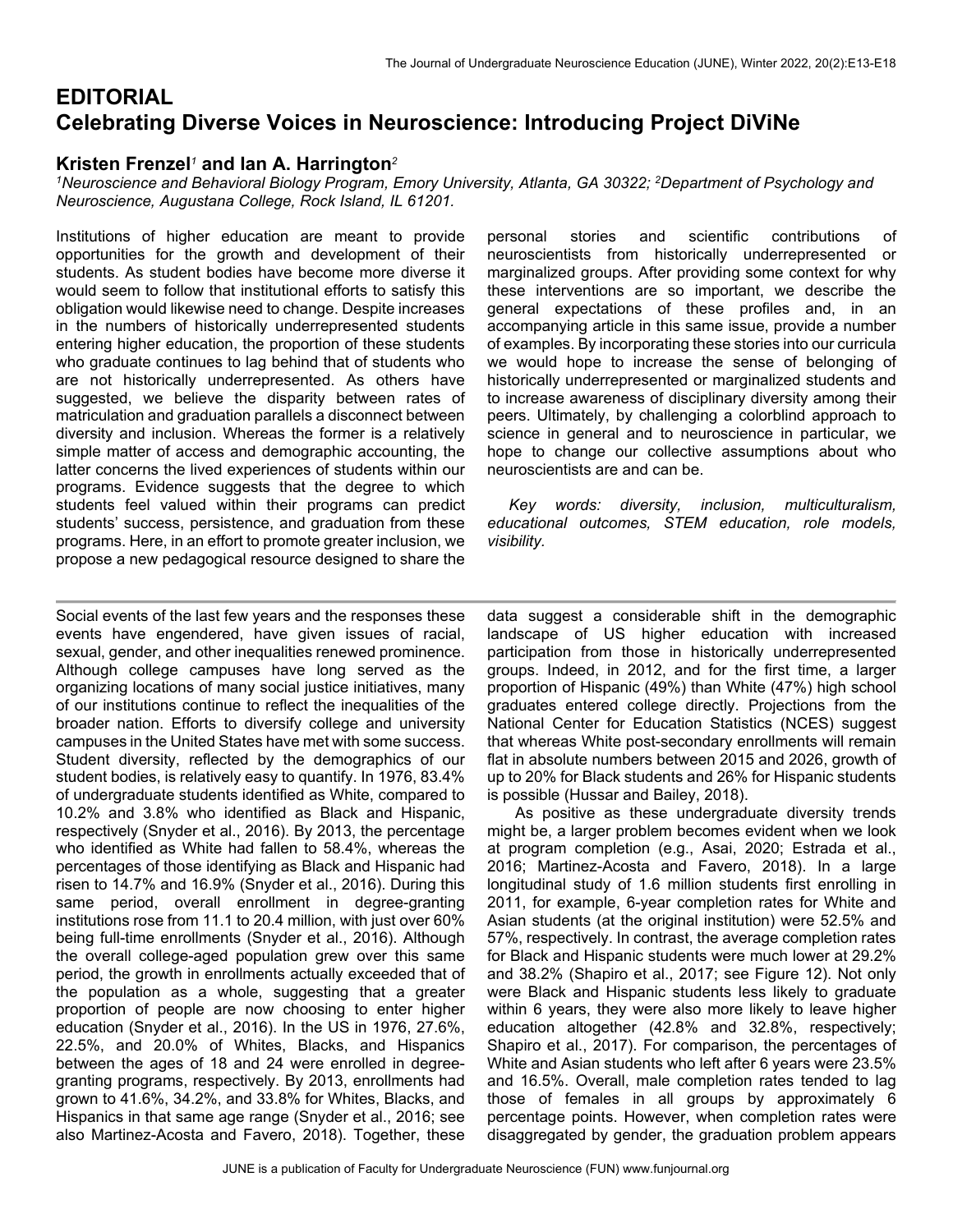most dire for Black males, just 35% of whom have completed any degree program (either at the original or another institution) within 6 years of matriculation (Shapiro et al., 2017). Compare this to completion rates of approximately 62% of Asian/White males and 71% of Asian/White females using the same criteria. In conclusion, despite considerable gains in the post-secondary engagement of students from historically underrepresented groups, graduation numbers are not commensurate with matriculation numbers (Shapiro et al., 2017; Krogstad and Fry, 2014).

Similar disparities have been reported in STEM disciplines more specifically where students from historically underrepresented racial or ethnic groups completed degrees at approximately half the rate of White students (25.9% vs. 52.3%; reviewed in Asai, 2020; also see Ramos et al., 2017 for data concerning racial and ethnic diversity in graduates of neuroscience programs). A study by Flynn (2014) analyzed data from 2003-2009 using logistic regression to calculate risk ratios for switching away from STEM or for leaving school altogether. In this data set, Black and Latino undergraduates were 1.6 and 1.5 times more likely than their White peers to switch away from STEM, respectively, and Black students were almost twice as likely as White students to leave school altogether (Flynn, 2014; see also Estrada et al. 2016; Chen, 2013). Male students were no more likely than female students to switch from STEM to other programs but were twice as likely to leave school altogether (Flynn, 2014). Extending analyses beyond race/ethnicity in a similar data set, Hughes (2018) found that LGBTQ+ STEM students were 10% less likely to complete a 4-year STEM degree than their non-LGBTQ+ peers. Overall, these findings help characterize a selectively leaky pipeline whereby students from historically underrepresented groups (based on race, ethnicity, sexuality, or other discriminating features) are less likely to complete the post-secondary programs in which they enroll.

 In order to understand the disparity between enrollment and graduation numbers, it might be useful to mark the distinction between diversity and inclusion. Tienda (2013) defined inclusion as "...organizational strategies and practices that promote meaningful social and academic interactions among persons and groups who differ in their experiences, their views, and their traits." This definition includes explicit and implicit aspects of institutional and disciplinary climate. Estrada and colleagues (2011) suggested that one reason for the lack of persistence in programs by historically underrepresented students was a belief that they did not belong. Using structural equation modeling, they observed that it was not necessarily a belief in one's ability to succeed (i.e., self-efficacy) that predicted persistence, but a more personal identification with the scientific system (Estrada et al., 2011). Indeed, the affective constructs of sense of belonging and scientific identity have emerged as key factors that increase persistence in STEM disciplines (Trujilo and Tanner, 2014; see Hurtado et al., 2007 for an exploration of similar factors in college adjustment more generally). For example, a longitudinal analysis of students in a short (5.5-day) pre-college STEM program demonstrated that sense of belonging and

scientific identity were critical to their retention (Kuchynka et al., 2019). Studies like these demonstrate that a strong, affective connection to the discipline is positively related to student persistence. But what drives these connections? A study by Chang et al. (2014) demonstrated that retention of underrepresented students in STEM could be increased through engagement in research, participation in organizations related to their STEM major, or by studying closely with other students, in decreasing order of importance. Institutional selectivity, approximated by the combination of math and verbal SAT scores, was negatively related to STEM persistence in these groups as was the need to work full-time (Chang et al., 2014). On their face, the three factors that increased persistence (i.e., engagement with research, organizations, and peers) and at least one of the factors that decreased persistence (i.e., full-time employment) are related to or have an impact on the making of meaningful social and academic interactions (Tienda, 2013). However, at least for the activities that contribute positively, it is unclear whether engagement drives connection, or whether connection motivates students to engage in these activities.

 Several action plans for systemic, institutional change concerning diversity and inclusion have been proposed (e.g., Estrada et al., 2016; Martinez-Acosta and Favero, 2018), and one obvious place to focus our efforts is on the classroom. Inclusive pedagogy generally has been shown to support the learning of diverse student groups and this type of teaching prioritizes classroom culture, reflective and responsive teaching, and equitable course design (Gannon, 2018; Johnson and Elliot, 2020; for strategies applied in the neuroscience classroom see Penner, 2018). Eddy and Hogan (2014), for example, demonstrated that increased structure in a general biology course increased course performance disproportionately for Black and firstgeneration students compared to White or non-firstgeneration students. Additional studies have shown that high-impact, high-structure, student-centered practices and inclusive pedagogy support the academic success of historically underrepresented students (Ballen et al., 2017; Freeman et al., 2014, Theobald et al., 2020) and, by extension, their persistence (but see Henning et al., 2019). We know that the needed institutional change will require more than just revisions of individual courses; it will demand changes to our conceptualization of our disciplines and practices concerning race, ethnicity, sex, gender identity and expression, and more. As one example, research by Aragón et al. (2016) demonstrated that faculty who endorsed multiculturalism (a position that celebrates differences) also engaged in more inclusive teaching practices than faculty who endorsed 'colorblindness' (a position that downplays differences). Although colorblindness is often well intentioned, its utopian foundation does not square with many peoples' lived experiences (e.g., Bonilla-Silva and Dietrich, 2011). Another piece of this story can be found in a study by Purdie-Vaughns and colleagues (2008) that was conducted in a corporate setting. There a sample of Black, collegeeducated professionals were shown fictitious promotional materials for a consulting firm. The materials had two main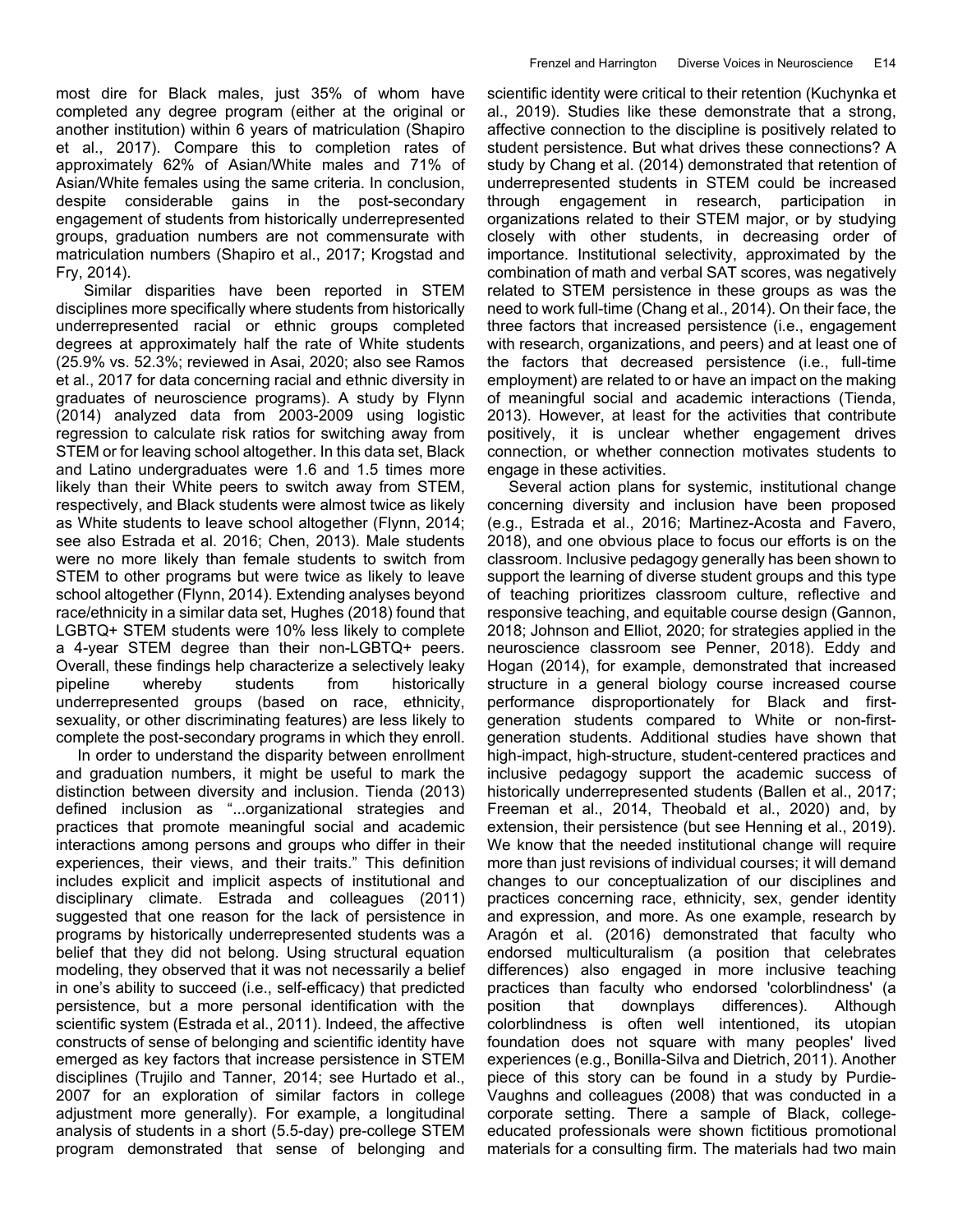manipulations: 1. High and low minority representation in group photographs; and 2. A statement of institutional philosophy that celebrated diversity or similarity (the latter of which was meant to model colorblindness). Participants reported the lowest levels of trust in the specific combination of low minority representation and a colorblind diversity philosophy. What is most interesting about this finding is that two elements were necessary: a low representation of marginalized groups and an expression of a colorblind philosophy (Purdie-Vaughns et al., 2008). The results of this study suggest that diversity philosophy (colorblind vs. multicultural) and visible demographics can contribute to feelings of exclusion for those in marginalized groups, and there is little reason to believe that this issue is unique to the business world. Indeed, the historical tendency for science educators to discuss the contributions of scientists in colorblind ways, however benevolent their intentions, might be doing all of our students a great disservice.

 Thus far we have identified an inclusion problem in higher education as a whole, and in STEM fields in particular, and provided evidence that, despite increased interest in higher education from historically underrepresented groups, graduation rates have not kept pace with matriculation rates. Many of the arguments for why we ought to correct this leaky pipeline have been made in economic terms, suggesting that it would allow us to maintain our competitive advantage in the global marketplace (e.g., Allen-Ramdial and Campbell, 2014). Although this is likely true and no doubt important, there is also an ethical argument to be made. Institutions of higher education have an obligation to promote the growth and development of all of their students. Given the evidence we have shared that historically underrepresented or marginalized groups of students are less likely to persist in STEM disciplines like neuroscience or in higher education as a whole, do we not have an obligation to work harder to establish equity? In light of evidence that these graduation disparities are influenced by the broader cultures of our institutions, we believe that efforts to foster more inclusive educational cultures are needed (see also Purrity et al., 2017).

 One way to work toward achieving this goal of an inclusive institutional culture is to reduce the gap between the diversity of students and the faculty who teach them (consistent with the factor of minority representation in the work by Purdie-Vaughns et al., 2008). Although we have focused on the racial and ethnic diversity of our students where 14.7% identified as Black and 16.9% as Hispanic in 2013 (Snyder et al., 2016), NCES data from the fall of 2017 indicate that just 8% and 5% of faculty identified as Black and Hispanic, respectively (NCES digest). The disparity is clear: those who are White make up 77% of faculty and just 58% of students; those who are Black or Hispanic make up 13% of faculty and 32% of students. (Sadly, recent reports suggest that this disparity has only been enhanced by the job losses that have occurred during the current pandemic; see Bauman, 2021). That the diversity of students and faculty is changing on different timelines is not unexpected given differences in the durations of college experiences and academic careers. Nevertheless, students deserve to see themselves reflected among their instructors. Although

the adjustment of faculty demographics will be a longer process, it has already been shown to pay real dividends. Price (2010), for example, showed that the persistence gap between Black and White students could be reduced when Black STEM students had at least one Black STEM instructor, and Cotner et al. (2011) demonstrated that the female STEM instructors increase the scientific confidence of female students (also see Young et al., 2013). A quasiexperimental study by Stout et al. (2011) explored a stereotype inoculation model by exposing students to counter-stereotypical role models. In that study, when female students were provided with STEM-positive female role models their implicit attitudes about STEM were more positive, they identified more with STEM, and even exerted more effort on a math test. Stout et al. (2011) argued that female role models protected the student against readily available stereotypes and allowed them to imagine themselves in similar professional roles. Work by Schinske et al. (2016) also showed that the incorporation of counterstereotypical examples of scientists in courses resulted in longitudinal shifts in science identity and course grades. Dasgupta (2011) describes role models as social vaccines and argues that we can promote student success by "diversifying the demographics" of our academic settings and, thereby, inoculate our students to historically prevalent stereotypes. Studies like these demonstrate that diversifying the classroom and curriculum can change attitudes, actions, and outcomes, and help to close the equity gap evident in STEM.

### **MISSION STATEMENT**

Project DiViNe (Diverse Voices in Neuroscience) is a collaborative effort between the Faculty for Undergraduate Neuroscience (FUN) and the Journal of Undergraduate Neuroscience Education (JUNE) and is meant to facilitate the dissemination of materials that neuroscience educators can use to highlight the scientific contributions and personal stories of scientists from historically marginalized or underrepresented groups.

## **VISION STATEMENT**

Our commitment to this project was reinforced by a recent statement from FUN that called for educators to reflect on our contributions to systems of oppression, to commit to supporting anti-racism work, and to work toward inclusive excellence and recognizing the humanity and potential of diverse **people** (https://www.funfaculty.org/content.asp?admin=Yandconte ntid=187). We view this project as one step of the many required to create a more inclusive neuroscience community.

## **PROJECT DIVINE**

We are introducing an open-source pedagogical tool that will allow instructors to incorporate the stories and contributions of diverse neuroscientists into their courses, providing meaningful human context to the research we share (cf., Chamany, Allen, and Tanner, 2008). The target of this intervention is not just our historically underrepresented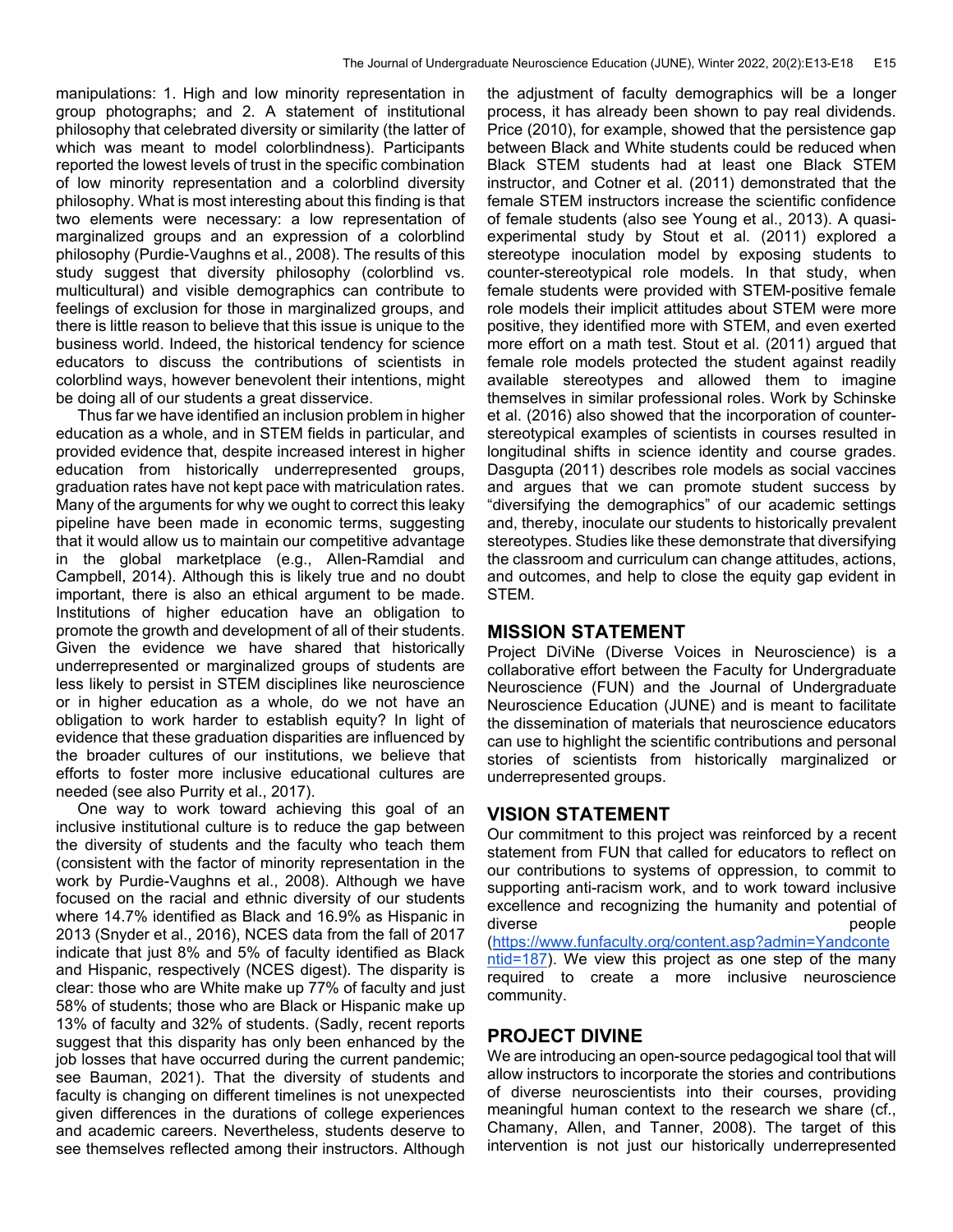students. By bringing awareness to the contributions of diverse neuroscientists, our hope is to change the way we all think about our discipline. This project joins a growing number of initiatives intended to bring awareness to the contributions of historically marginalized scientists. One example of such a resource is a list of inspiring Black scientists that in just one year's time has grown from an initial offering of 100 to now include more than 1,200 (http://crosstalk.cell.com/blog/an-addendum-to-1000-

inspiring-black-scientists-in-america). Similar resources have also emerged to highlight the contributions of women in neuroscience (https://www.storiesofwin.org/), Hispanic/Latinx and Native American scientists (http://crosstalk.cell.com/blog/100-inspiring-hispanic-latinxscientists-in-america; https://www.sacnas.org/sacnasbiography-project/), and LGBTQ+ scientists (https://500queerscientists.com/). Such lists are likely to be of tremendous value in raising awareness of the contributions of members of these and other groups, particularly for students hoping to identify possible mentors, for networking within the scientific community, and for identifying a more diverse range of scientific experts for use by those in the media. Our goal here is not to duplicate these efforts, although we share the spirit articulated by the SACNAS Biography Project (https://www.sacnas.org/sacnas-biography-project/) of making role models visible. Instead, our focus will be on highlighting the efforts of scientists from historically underrepresented or marginalized groups whose work is of relevance to the field of neuroscience in such a way that they and their work can be readily incorporated into our teaching.

 As will be evident from the example profiles included in the companion paper to this editorial (Frenzel et al., 2022), profiled scientists can be historical or contemporary figures. We are looking for an opportunity to present a more inclusive view of the important work being done within our discipline, and exactly when these contributions have been made matters little. This initiative is aligned in general spirit with the *Amazing Papers in Neuroscience* media reviews also found in this journal (Harrington et al., 2015; Harrington et al., 2016), but diverges somewhat in its scope. Whereas the Amazing Papers reviews focus almost exclusively on scientific contributions, Project DiViNe will be more attentive to those who have made these contributions. Each resource should provide some biographical information about its author(s), links to relevant papers and other useful instructional resources, an indication of the important information contained within these resources, and guidance about where, when, and how the information could be used in the undergraduate neuroscience curriculum. Again, as with the Amazing Papers mechanism, the inclusion of resources like primary journal articles remains a priority, although supplementary materials of different types are welcomed. Just as we have deferred to our contributors when deciding which papers are of pedagogical value in their classes when contributing Amazing Papers reviews, we will defer here when identifying those scientists who might represent historically underrepresented or marginalized groups. We have no intention of acting as gatekeepers in this domain and would encourage a broad view of diversity.

FUN will maintain an online, searchable catalog of these resources on (or linked through) its website, making it easier for educators to incorporate the research and biographies of diverse neuroscientists into their teaching. The success of this initiative clearly depends upon the willingness of members of the neuroscience community to make contributions to this catalog. As we hope will be evident in the initial collection of profiles included in a companion paper in this issue (Frenzel et al., 2022), these profiles are an opportunity to acknowledge those who have made (or are still making) a difference in our discipline and in the lives of their students and collaborators. One goal here is to expand the range of this difference making. So long as profiles are of relevance to the teaching of neuroscience, we would welcome any contributions. We also hope that the online format available through the new FUN website will allow contributors to identify potential collaborators for profiles. This collaborative approach would strengthen contributions especially when contributors might include people from outside of the field of neuroscience. For those looking for even deeper involvement with the initiative there should be opportunities to help solicit, review, and edit these resources. We might also develop an online workspace where profiles might be incubated and offer periodic write-athons (perhaps linked to events like FUN's summer workshops) to bring contributions to fruition. As a shared initiative, we welcome comments and corrections on resources, nominations for additional resources to develop, and other feedback.

### **GETTING INVOLVED**

The process for getting involved with the project and contributing to profiles is meant to be as open as possible while still maintaining its integrity. Those who are interested in getting involved should first visit the project's webpage on the FUN website: https://www.funfaculty.org/project\_divine. This page will maintain the latest expectations for the project's implementation and will be updated as any of the processes are changed. Contact information for program coordinators will also be available on the project website. We fully expect that while the spirit of the initiative will remain largely intact, the details of its implementation are likely to evolve. We welcome your contributions to this process.

### **REFERENCES**

- Allen-Ramdial S-AA, Campbell AG (2014) Reimagining the pipeline: Advancing STEM diversity, persistence, and success. BioScience 64:612–618.
- Aragón OR, Dovidio JF, Graham MJ (2016) Colorblind and multicultural ideologies are associated with faculty adoption of inclusive teaching practices. J Divers High Educ 10(3):1-15.
- Asai DJ (2020) Race matters. Cell 181:754-757.
- Ballen CJ, Wieman C, Salehi S, Searle JB, Zamudio KR (2017) Enhancing diversity in undergraduate science: Self-efficacy drives performance gains with active learning. CBE Life Sci Educ 16:1–6.
- Bauman D (2021) Here's who was hit hardest by higher ed's pandemic-driven job losses. Chronicle of Higher Education, April 19. Available at https://www.chronicle.com/article/heres-whowas-hit-hardest-by-higher-eds-pandemic-driven-job-losses.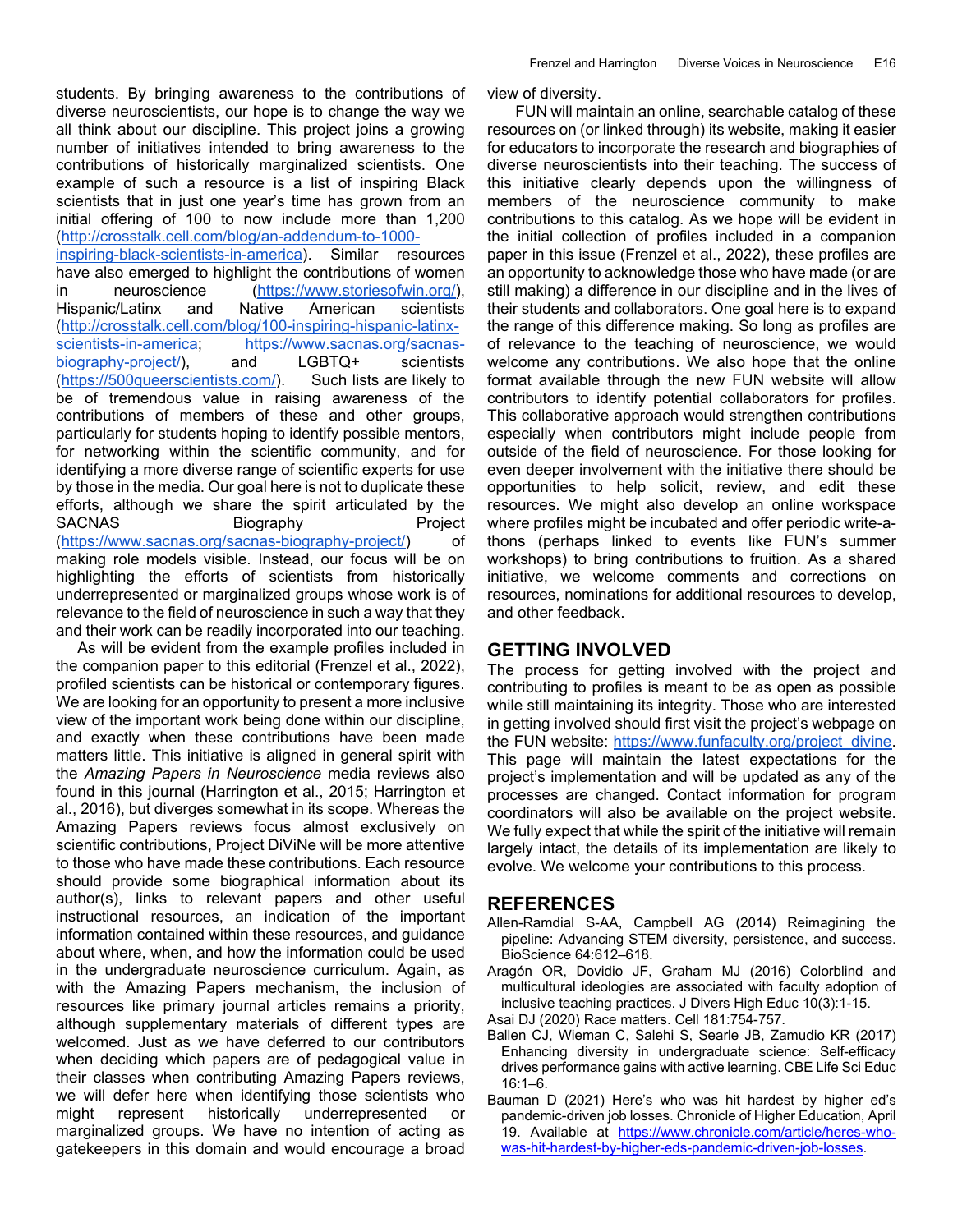Bonilla-Silva E, Dietrich D (2011) The sweet enchantment of Color-Blind racism in Obamerica. Annals Am Acad Pol and Soc Sci 634:190-206.

Chamany K, Allen D, Tanner K (2008) Making biology learning relevant to students: Integrating people, history, and context into college biology teaching. CBE Life Sci Educ 7:267–278.

Chang MJ, Sharkness J, Hurtado S, Newman CB (2014) What matters in college for retaining aspiring scientists and engineers from underrepresented racial groups? J Res Sci Teach 51(5):555-580.

Chen X (2013) STEM attrition: College students' paths into and out of STEM fields (NCES 2014-001). In: Institute of Education Sciences, National Center for Education Statistics. Washington, DC: US Department of Education.

Cotner S, Ballen C, Brooks DC, Moore R (2011) Instructor gender and student confidence in the sciences: A need for more role models? J Coll Sci Teach 40(5):96-101.

Dasgupta N (2011) Ingroup experts and peers as social vaccines who inoculate the self-concept: The stereotype inoculation model. Psychol Inq 22(4):231-246.

Eddy SL, Hogan KA (2014) Getting under the hood: How and for whom does increasing course structure work? CBE Life Sci Educ 13:453–468.

Estrada M, Woodcock A, Hernandez PR, Schultz PW (2011) Toward a model of social influence that explains minority student integration into the scientific community. J Educ Psychol 103(1):206–222.

Estrada M, Burnett M, Campbell AG, Campbell PB, Denetclaw WF, Gutiérrez CG, Hurtado S, John GH, Matsui J, McGee R, Okpodu CM, Robinson TJ, Summers MF, Werner-Washburne M, Zavala M (2016) Improving underrepresented minority student persistence in STEM. CBE Life Sci Educ 15:1–10.

Flynn DT (2014) STEM field persistence: The impact of engagement on postsecondary STEM persistence for underrepresented minority students. J Educ Issues 2(1):185- 214.

Freeman S, Eddy SL, McDonough M, Smith MK, Okoroafor N, Jordt H, Wenderoth MP (2014) Active learning boosts performance in STEM courses in science, engineering, and mathematics. Proc Natl Acad Sci 111(23):8410-8415.

Frenzel KE, Grisham W, Ogilvie JM, Harrington IA (2022) Project DiViNe: Diverse Voices in Neuroscience: Profiles of Rita Levi-Montalcini, Ricardo Miledi, Simon LeVay, Erich Jarvis, and Steve Ramirez. J Undergrad Neurosci Educ 20(2):A206-A213.

Gannon K (2018) The case for inclusive teaching. Chronicle of Higher Education, February 27. Available at https://www.chronicle.com/article/the-case-for-inclusiveteaching/.

Harrington IA, Grisham W, Brasier DJ, Gallagher SP, Gizerian SS, Gordon RG, Hagenauer MH, Linden ML, Lom B, Olivo R, Sandstrom NJ, Stough S, Vilinsky I, Wiest MC (2015) An instructor's guide to (some of) the most amazing papers in neuroscience. J Undergrad Neurosci Educ 14(1):R3-R14.

Harrington IA, Cecala AL, Johnson EB (2016) A new feature in JUNE: Sharing the amazing papers of neuroscience. J Undergrad Neurosci Educ 15(1):E1-E2.

Henning JA, Ballen CJ, Molina SA, Cotner S (2019) Hidden identities shape student perceptions of active learning environments. Front Educ 4(129):1-13.

Hughes BE (2018) Coming out in STEM: Factors affecting retention of sexual minority STEM students. Sci Adv 4:1-5.

Hurtado S, Han JC, Sáenz VB, Espinosa LL, Cabrera NL, Cerna OS (2007) Predicting transition and adjustment to college: Biomedical and behavioral science aspirants' and minority students' first year of college. Res High Educ 48(7):841-887.

Hussar WJ, Bailey TM (2018) Projections of education statistics to

2026 (NCES 2018-019). In: Institute of Education Sciences, National Center for Education Statistics. Washington, DC: US Department of Education.

Johnson A, Elliot S (2020) Culturally relevant pedagogy: A model to guide cultural transformation in STEM departments. J Microbiol Biol Educ 21(1):1-12.

Krogstad JM, Fry R (2014) More Hispanics, Blacks enrolling in college, but lag in bachelor's degrees. Fact Tank, April 24. Available at http://pewrsr.ch/1fu65u9.

Kuchynka S, Findley-Van Nostrand D, Pollenz RS (2019) Evaluating psychosocial mechanisms underlying STEM persistence in undergraduates: Scalability and longitudinal analysis of three cohorts from a six-day pre–college engagement STEM academy program. CBE Life Sci Educ 18:1-13.

Martinez-Acosta V, Favero C (2018) A discussion of diversity and inclusivity at the institutional level: The need for a strategic plan. J Undergrad Neurosci Educ 16(3):A252-A260.

Moore ME, Vega DM, Wiens KM, Caporale N (2020) Connecting theory to practice: Using self-determination theory to better understand inclusion in STEM. J Microbiol Biol Educ 21(1):1-7.

Penner MR (2018) Building an inclusive classroom. J Undergrad Neurosci Educ 16(3):A268-A272.

Price J (2010) The effect of instructor race and gender on student persistence in STEM fields. Econ Educ Rev 29:901-910.

Purdie-Vaughns V, Steele CM, Davies PG, Ditlmann R, Crosby JR (2008) Social identity contingencies: How diversity cues signal threat or safety for African Americans in mainstream institutions. J Pers Soc Psychol 94(4):615-630.

Purrity C, Strickland LR, Alia E, Blonder B, Klein E, Kohl MT, McGee E, Quintana M, Ridley RE, Tellman B, Gerber LR (2017) Without inclusion, diversity initiatives may not be enough. Science 357(6356):1101-1102.

Ramos RL, Alviña K, Martinez LR (2017) Diversity of graduates from bachelor's, master's and doctoral degree neuroscience programs in the United States. J Undergrad Neurosci Educ 16(1):A6-A13.

Schinske JN, Perkins H, Snyder A, Wyer M (2016) Scientist spotlight homework assignments shift students' stereotypes of scientists and enhance science identity in a diverse introductory science class. CBE Life Sci Educ 15:1-18.

Shapiro D, Dundar A, Huie F, Wakhungu PK, Yuan X, Nathan A, Bhimdiwali A (2017) Completing college: A national view of student completion rates – Fall 2011 Cohort (Signature Report No. 14). Herndon, VA: National Student Clearinghouse Research Center.

Stout JG, Dasgupta N, Hunsinger M, McManus MA (2011) STEMing the Tide: Using Ingroup Experts to Inoculate Women's Self-Concept in Science, Technology, Engineering, and Mathematics (STEM). J Pers Soc Psychol 100(2):255-270.

Snyder TD, de Brey C, Dillow SA (2016) Digest of education statistics 2015 (NCES 2016-014). In: Institute of Education Sciences, National Center for Education Statistics. Washington, DC: US Department of Education.

Theobald EJ et al. (2020) Active learning narrows achievement gaps for underrepresented students in undergraduate science, technology, engineering, and math. Proc Natl Acad Sci 117(12):6476-6483.

Tienda M (2013) Diversity  $\neq$  inclusion: Promoting integration in higher education. Educ Res 42(9):467-475.

Trujilo G, Tanner KD (2014) Considering the role of affect in learning: Monitoring students' self-efficacy, sense of belonging, and science identity. CBE Life Sci Educ 13:6–15,

Young DM, Rudman LA, Buettner HM, McLean MC (2013) The influence of female role models on women's implicit science cognitions. Psychol Women Q 37(3):283-292.